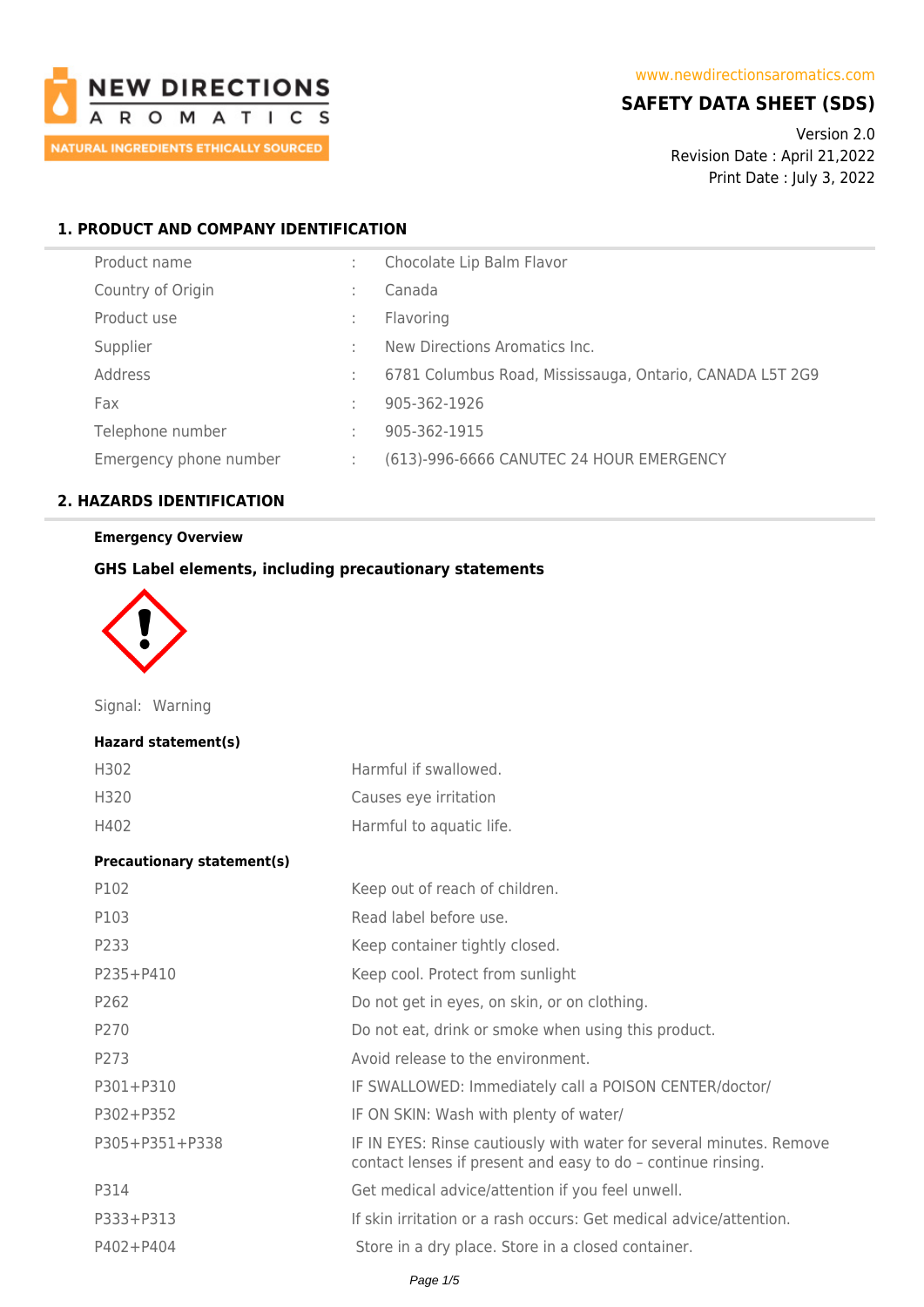## **3. COMPOSITION / INFORMATION INGREDIENTS**

| <b>Product Name</b> | <b>CAS NO</b>  | <b>EC NO</b> | <b>Concentration</b> |
|---------------------|----------------|--------------|----------------------|
| Benzyl Benzoate     | $120 - 51 - 4$ | $\sim$       | $\geq 50\%$          |

## **4. FIRST AID MEASURES**

#### **Eye contact**

Rinse eyes with water as a precaution.

#### **Skin contact**

Wash skin with plenty of water.

#### **Inhalation**

Remove person to fresh air and keep comfortable for breathing.

#### **Ingestion**

Call a poison center/doctor/physician if you feel unwell.

#### **5. FIRE FIGHTING MEASURES**

#### **Suitable extinguishing media**

Water spray. Dry powder. Foam. Carbon dioxide.

#### **Special protective equipment and precautions for fire-fighters**

Do not attempt to take action without suitable protective equipment. Self-contained breathing apparatus. Complete protective clothing.

#### **Resulting gases**

## **6. ACCIDENTAL RELEASE MEASURES**

#### **Personal precautions, protective equipment and emergency procedures.**

For non-emergency personnel:Ventilate spillage area. For emergency responders :Do not attempt to take action without suitable protective equipment. For further information refer to section 8: "Exposure controls/personal protection".

#### **Environmental precautions**

Avoid release to the environment.

## **Methods and materials for containment and cleaning up**

Take up liquid spill into absorbent material. Dispose of materials or solid residues at an authorized site.

#### **7. HANDLING AND STORAGE**

#### **Precautions for safe handling**

Ensure good ventilation of the work station. Wear personal protective equipment.Do not eat, drink or smoke when using this product. Always wash hands after handling the product.

#### **Conditions for safe storage, including any incompatibilities**

Store in a well-ventilated place. Keep cool.

#### **8. EXPOSURE CONTROLS AND PERSONAL PROTECTION**

#### **Exposure controls**

Ensure good ventilation of the work station.

**Eyes**

Safety glasses

**Skin**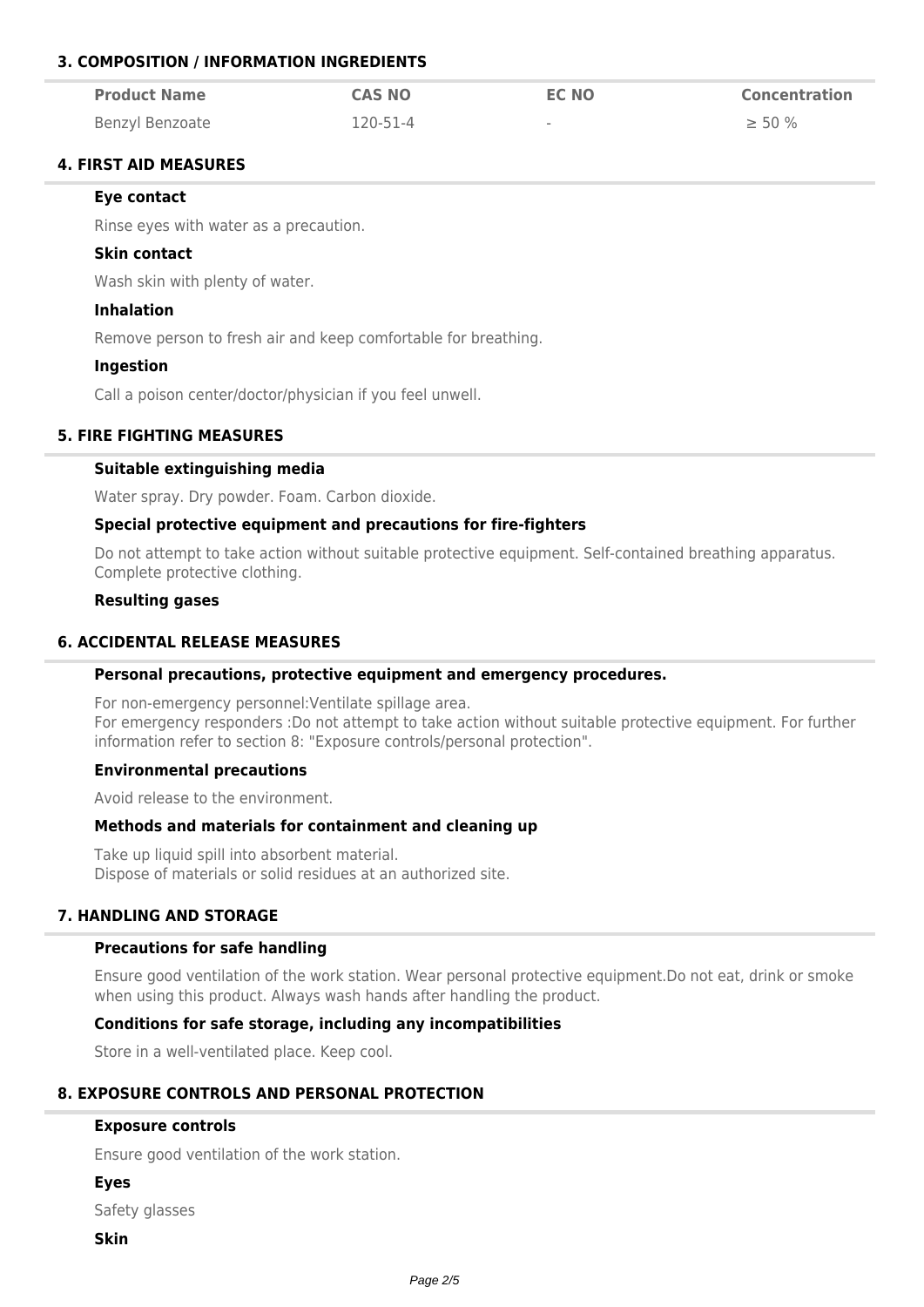Wear suitable protective clothing. Protective gloves

## **Respiratory**

In case of insufficient ventilation, wear suitable respiratory equipment

### **9. PHYSICAL AND CHEMICAL PROPERTIES**

| Appearance       | Amber light yellow liquid |
|------------------|---------------------------|
| Odor             | Aromatic odour            |
| Flash point      | $\geq$ 93°C               |
| Solubility (ies) | Insoluble in Water        |
| Refractive index | $1.566 \pm 0.025$ @ 20°C  |
|                  |                           |

## **10. STABILITY AND REACTIVITY**

### **Reactivity**

The product is non-reactive under normal conditions of use, storage and transport.

### **Chemical stability**

Stable under normal conditions

### **Possibility of hazardous reactions**

No dangerous reactions known under normal conditions of use.

### **Conditions to avoid**

None under recommended storage and handling conditions (see section 7).

### **Hazardous decomposition products**

Under normal conditions of storage and use, hazardous decomposition products should not be produced

## **11. TOXICOLOGICAL INFORMATION**

## **Acute toxicity**

LD50 oral rat:1870 mg/kg (Rat; OECD 401: Acute Oral Toxicity; Experimental value; >2000 mg/kg bodyweight; Rat) LD50 dermal rat:4400 mg/kg (Rat) LD50 dermal rabbit:4000 mg/kg (Rabbit; Experimental value; Modification of Draize 1959 method; >2; Rabbit) ATE US (oral):1870 mg/kg body weight ATE US (dermal):4000 mg/kg body weight

## **12. ECOLOGICAL INFORMATION**

#### **Ecotoxicity**

The product is not considered harmful to aquatic organisms or to cause long-term adverse effects in the environment.

## **Persistence and degradability**

BENZVL BENZOATE (120-51-4): Persistence and degradability:Readily biodegradable in water. Low potential for mobility in soil.

#### **Bio - accumulative potential**

BENZYL BENZOATE (120-51-4): Low potential for bioaccumulation (Log Kow < 4).

## **Mobility in soil**

BENZYL BENZOATE (120-51-4): Surface tension: 0.027 N/m (210 °C). log Koc,OECD 121: Estimation of the Adsorption Coefficient (Koc) on Soil and on Sewage Sludge using High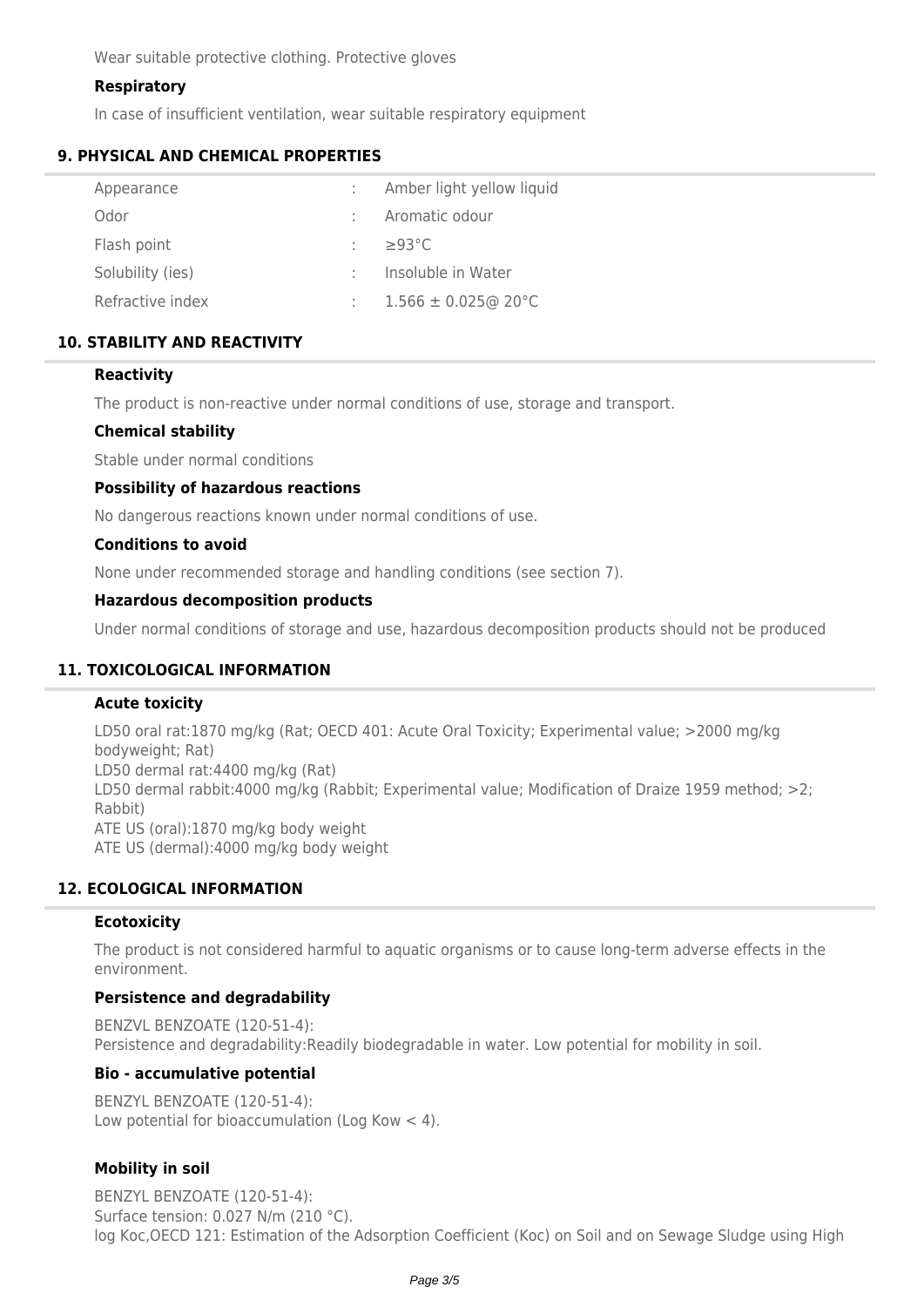## **13. DISPOSAL CONSIDERATION**

Dispose of contents/container in accordance with licensed collector's sorting instructions.

### **14. TRANSPORT INFORMATION**

**UN Number**

1197

#### **UN proper shipping name**

Extracts, flavouring, liquid

#### **Transport hazard class**

3

## **Packing group**

III

## **US DOT Shipping Description (Land)**

1197

## **Proper shipping name**

Extracts, flavouring, liquid

## **Class**

3

## **Packaging group**

III

## **IMO-IMDG Shipping Description (Sea)**

1197

## **Proper shipping name**

Extracts, flavouring, liquid

#### **Class**

3

## **Packaging group**

III

**IMO-IMDG code**

1197

## **IMDG-Marine pollution**

Yes.

# **IATA Shipping Description (Air)**

1197

## **Proper shipping name**

Extracts, flavouring, liquid

## **Class**

3

## **Packaging group**

III

## **Emergency action in case of accident**

Notify police and fire department immediately